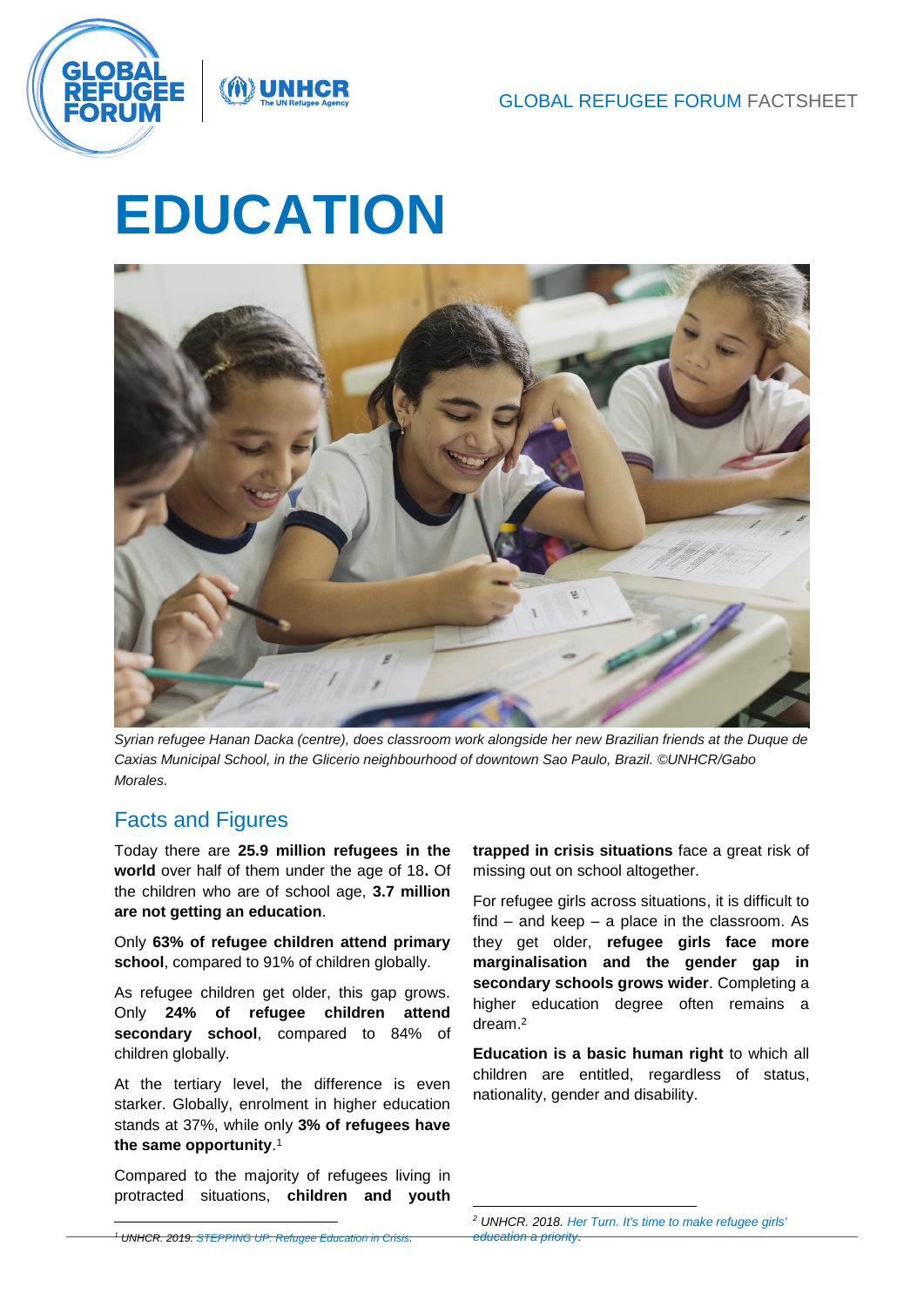

**MUNHCR** 

**Access to quality education is crucial to the self-reliance of refugees**. It is also central to the development of the communities that have welcomed them, and to the prosperity of their own countries once conditions are in place that allow them to return home.

The knowledge and skills acquired in pre-school and formal school enable refugee children and youth to become lifelong learners in a fast changing world, and increase their opportunities to lead **productive and independent lives**.

**Higher-level education turns students into leaders.** It harnesses the creativity, energy and idealism of refugee youth and young adults, casting them in the mould of role models, developing critical skills for decision-making, amplifying their voices and enabling rapid generational change.

Yet, if current trends continue, hundreds of thousands more refugee children and youth will be absorbed into out of school statistics, including disproportionally large numbers of girls, young women and students with disabilities.

Only in partnership and with **significant, multiyear domestic, humanitarian and development investments now** and for many years to come will it be possible to counter these trends.

# The Global Compact on Refugees

The 2018 **[Global Compact on Refugees](https://www.unhcr.org/the-global-compact-on-refugees.html)** aims to transform the way the world responds to large-scale displacements, by putting into practice the principle of international responsibility-sharing that underpins the protection, assistance and ultimately pursuit of solutions for refugee situations.

It has **four key objectives**: a) ease pressure on host countries; b) enhance refugee self-reliance; c) expand access to third country solutions, and d) support conditions in countries of origin for return in safety and dignity.

In adopting the **[2030 Agenda for](https://sustainabledevelopment.un.org/post2015/transformingourworld) Sustainable [Development](https://sustainabledevelopment.un.org/post2015/transformingourworld)** and the Global Compact on Refugees, UN Member States committed to promoting inclusive and equitable learning opportunities for all, to **share responsibility** with the host countries and **to improve access to** 



### **education for refugee children**.

Ensuring the right to education requires States to take measures to include refugee children and youth in national education systems without discrimination. In this way, their learning is accredited and results in **recognised**